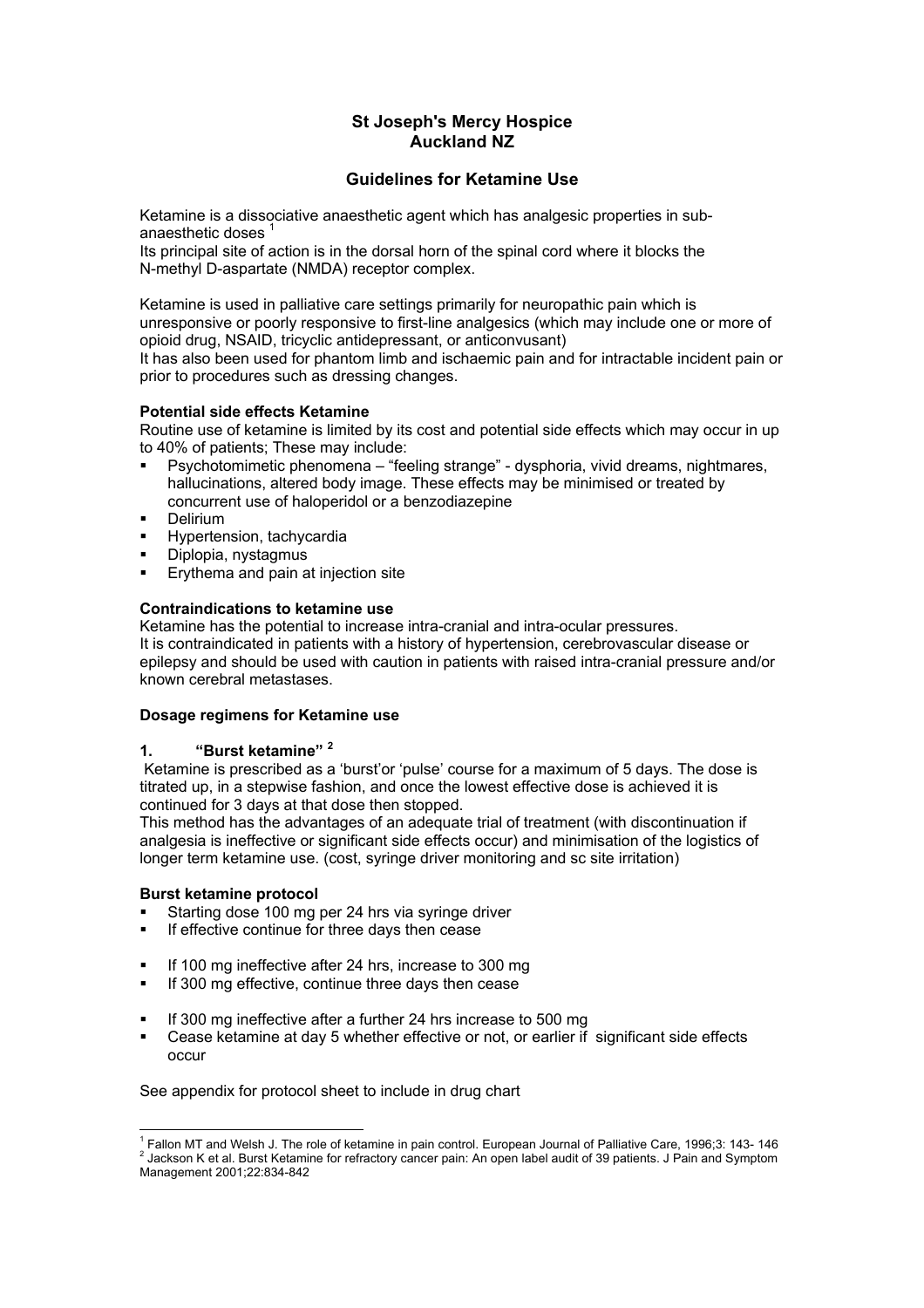## **2. Continuous Subcutaneous ketamine [3](#page-1-0)**

- Starting dose 1 2.5 mg/kg per 24 hrs
- Increase by 50 100 mg per 24 hrs. Maximum reported dose 3.6 G /24 hrs
- **•** Duration of administration determined by clinical response

# 3 **PRN ketamine for incident pain or prior to procedures <sup>3</sup>**

 $10 - 25$  mg sc prn (0.5 mg per Kg approx)

## **4. Oral ketamine 3**

- May be used directly from the vial or diluted to 50 mg /5 ml with flavour of choice added
- Starting dose  $10 25$  mg tds gid and prn
- Increase dose in steps of 10 mg up to 50 mg qid
- Maximum reported dose 200 mg qid
- Use a smaller dose more frequently if psychotomimetic phenomena or drowsiness occurs which does not respond to a reduction in opioid dose (see below)

### **Concurrent opioid use [4](#page-1-1)**

- The current dose of opioid may need to be reduced when starting ketamine or if excessive drowsiness or psychotomimetic phenomena occur.
- **If opioid dose is stable with minimal breakthrough requirements, consider reducing the** opioid dose by 25 – 50%
- If pain is unstable and frequent breakthrough analgesia is required, consider reducing the opioid dose by 10%
- Reassess opioid and ketamine dose every 24 hrs
- Note if ketamine is used with methadone, be alert to the possibility of opioid toxicity developing over several days as a consequence of the long and variable half-life of methadone.

## **Minimising side effects 3**

- If patients develop psychotomimetic phenomena, consider concurrent use of haloperidol  $(2.5 \text{ mg bd})$  or benzodiazepine (clonazepam  $0.5 - 1$  mg nocte; midazolam  $2.5 - 5$  mg stat and 10 – 15 mg per 24 hrs via syringe driver)
- In patients at risk of dysphoria, the above may be started prior to the ketamine infusion
- Erythema and pain at injection site dilute with normal saline in 20 or 30 ml syringe

### **Use with other medications <sup>3</sup>**

Ketamine is miscible with morphine, haloperidol, metoclopramide , levomepromazine, midazolam and low dose dexamethasone.

It should be diluted with nosrmal saline.

Addition of 0.5 – 1 mg of dexamethasone may reduce sc site inflamation

l <sup>3</sup> www.palliativedrugs.com/book.php?\*ketamine

<span id="page-1-1"></span><span id="page-1-0"></span>[www.palliativedrugs.com](http://www.palliativedrugs.com/) bulletin board discussion 06/01/05 to 13/01/05